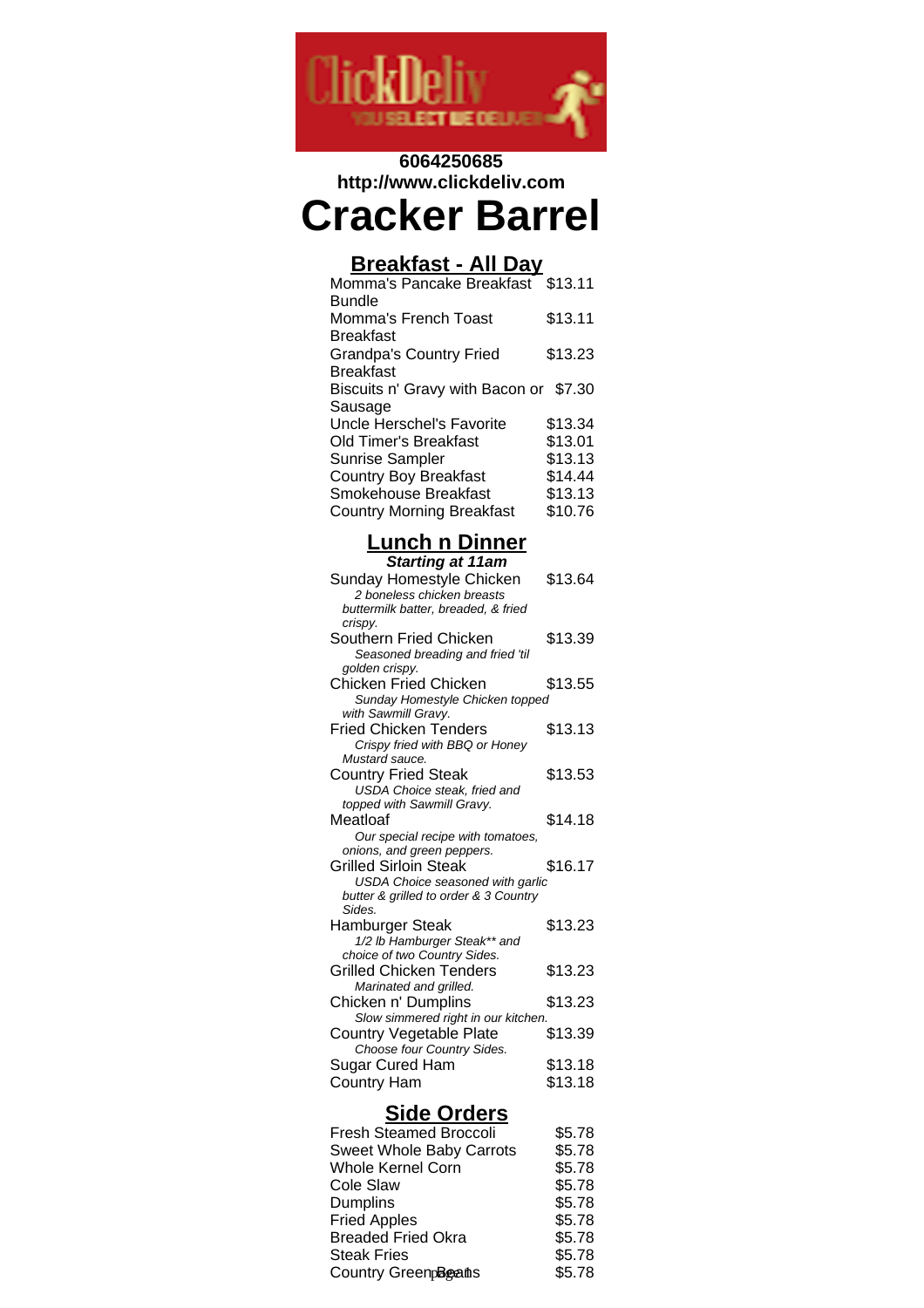| Hashbrown Casserole<br>\$5.78      |        |
|------------------------------------|--------|
| Macaroni n' Cheese                 | \$5.78 |
| <b>Mashed Potates</b>              | \$5.78 |
| Pinto Beans                        | \$5.78 |
| <b>Turnip Greens</b>               | \$5.78 |
| Loaded Hashbrown Casserole         | \$5.78 |
| Mashed Potatoes w/ Sawmill         | \$5.78 |
| Gravy                              |        |
| Bowl of Turnip greens              | \$5.78 |
| Simmered with our country ham      |        |
| and served with an onion slice and |        |
| vinegar.<br>Beans n' Greens        | \$8.09 |
| A cup of our Pinto Beans and       |        |
| Turnip Greens cooked with country  |        |
| ham. Served with an onion slice,   |        |
| chow chow relish and vinegar.      |        |

#### **Drinks**

| <b>Sweet Tea</b>            | \$3.68 |
|-----------------------------|--------|
| Unsweetened Tea             | \$3.68 |
| Coke                        | \$3.56 |
| Diet Coke                   | \$3.56 |
| Dr. Pepper                  | \$3.56 |
| Diet Dr. Pepper             | \$3.56 |
| Sprite                      | \$3.56 |
| Lemonade                    | \$3.56 |
| Half Gallon Sweet Tea       | \$6.29 |
| Half Gallon Unsweetened Tea | \$7.34 |
| <b>Half Gallon Lemonade</b> | \$9.19 |

#### **Attention:**

**\*May be cooked to order. Consuming raw or undercooked meats, poultry, seafood, shellfish or eggs may increase your risk of foodborne illness. \*\*We cook our hamburgers medium, medium-well, and well-done.**

#### **Disclaimer**

**This restaurant is a non-participating restaurant. ClickDeliv does not represent or market this restaurant. By ordering online from ClickDeliv, you are agreeing to our terms & conditions & authorize ClickDeliv to order from Cracker Barrel, pay for the order, collect payment from you, and deliver the order to you. Website prices may vary from dine-in prices and/or a service fee may apply. We do not prepare your food or your food order and we are not responsible for mistakes made by the restaurant on your order, or quality & preparation of your food. We simply transport your food order to you by Independent Contracted Drivers who receive your food sealed by the restaurant and then placed in the proper insulated food carrying bag in order to transport your food in a healthy manner to you. No orders can be cancelled once the restaurant has begun your order. Any issue with your order please contact ClickDeliv at: customercare@clickdeliv.com**

#### **Disclaimer**

**ClickDeliv is not responsible for orders with incorrect or false delivery addresses. ClickDeliv is also not** responsible for orders with invalid